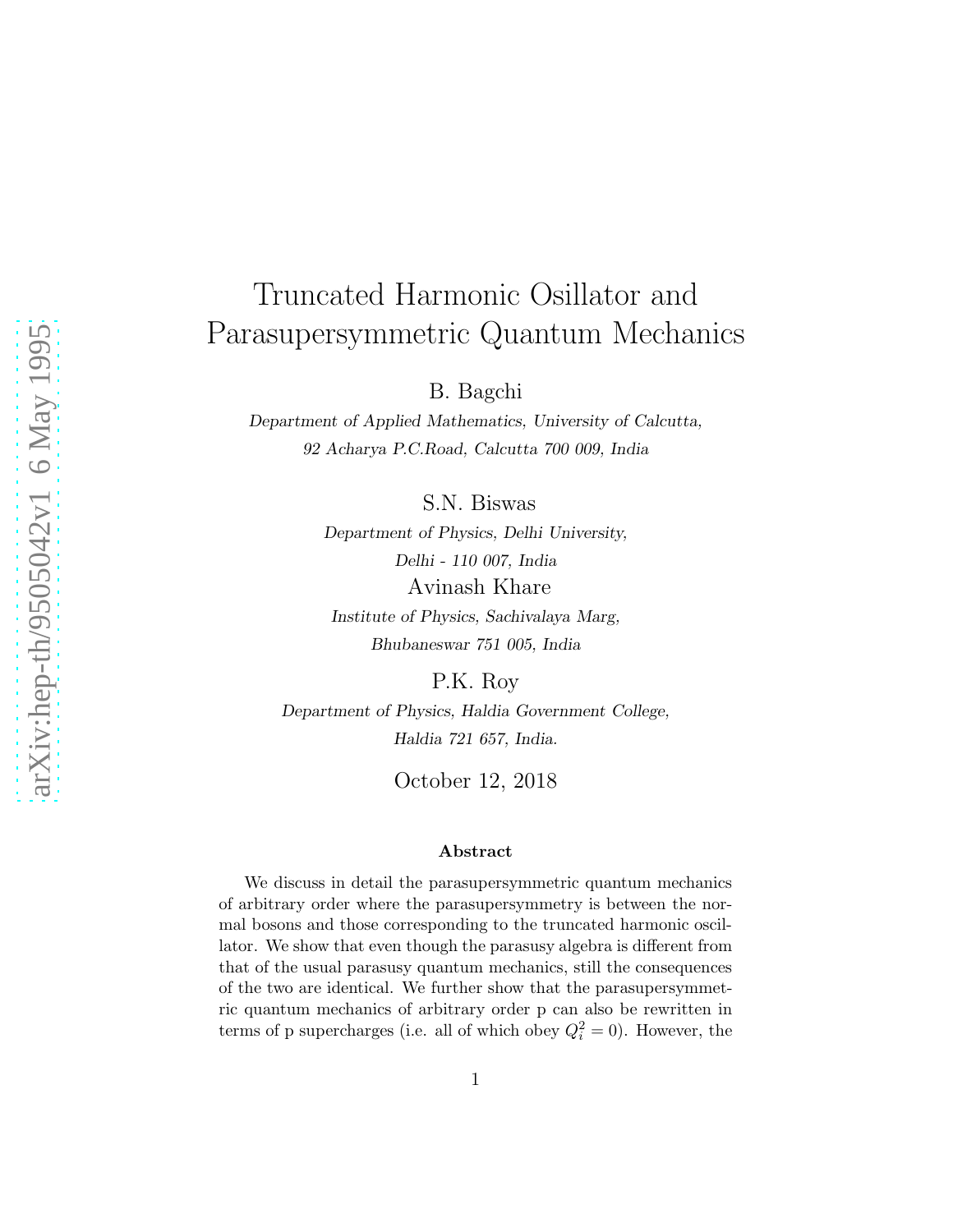Hamiltonian cannot be expressed in a simple form in terms of the p supercharges except in a special case. A model of conformal parasupersymmetry is also discussed and it is shown that in this case, the p supercharges, the p conformal supercharges along with Hamiltonian H, conformal generator K and dilatation generator D form a closed algebra.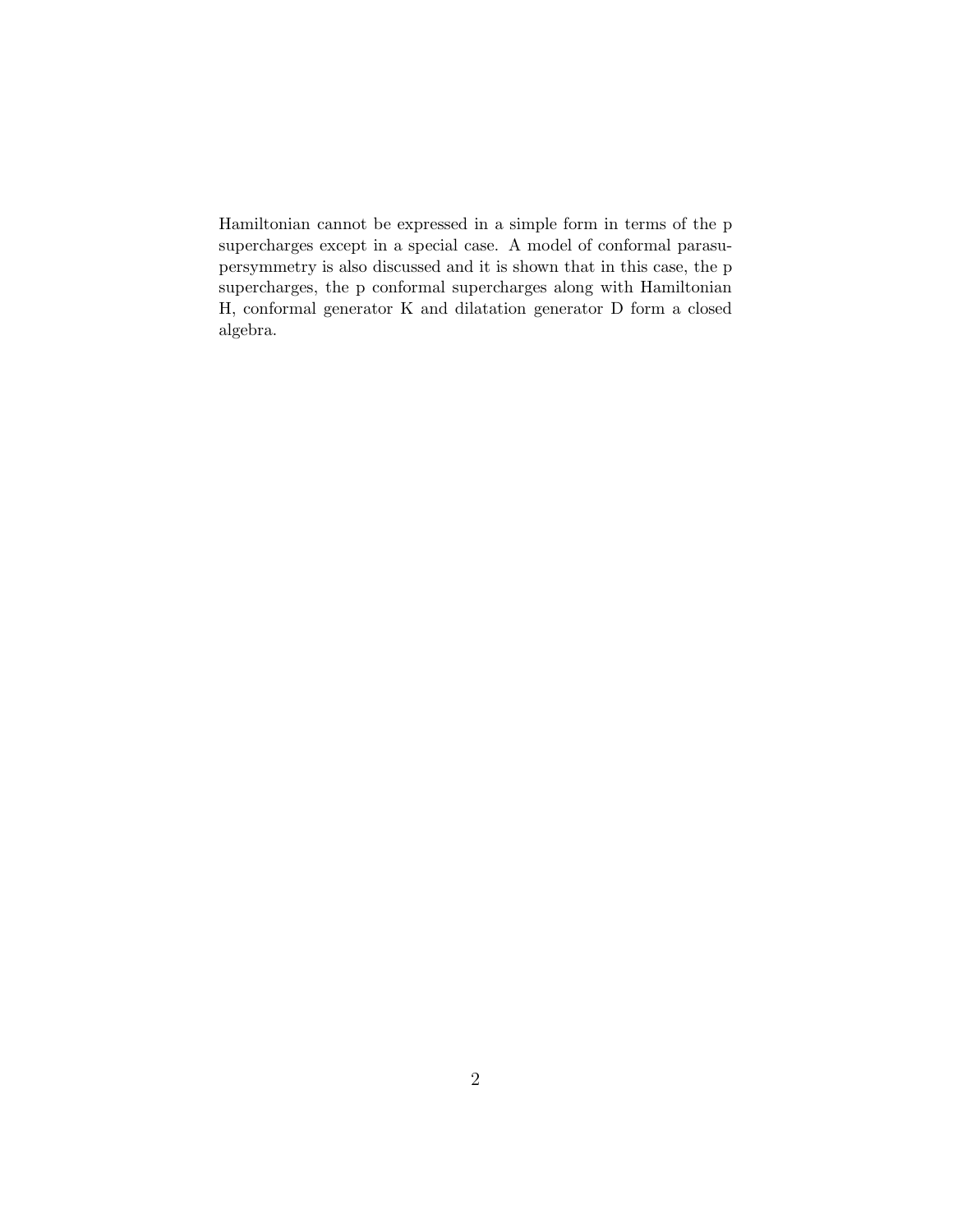<span id="page-2-0"></span>A great deal of attention is now being paid to study[[1](#page-8-0), [2](#page-8-0), [3](#page-8-0), [4](#page-8-0)] quantum mechanics in a finite dmensional Hilbert space (FHS). In particular, we would liketo mention the recent developments  $[2, 3, 4]$  $[2, 3, 4]$  $[2, 3, 4]$  $[2, 3, 4]$  $[2, 3, 4]$  in quantum phase theory whichdeals [[2\]](#page-8-0) with a quantized harmonic oscillator in a FHS and which finds interesting applications [\[4](#page-8-0)] in problems of quantum optics.

Recently, two of us (BB and PKR) studied[[5](#page-8-0)] some basic properties of these oscillators. In particular it was pointed out that the raising and lowering operators of the truncated oscillator behave like parafermi osillator. Inspired by this similarity, a parasupersymmetric quantum mechanics (PSQM) of order 2 was also written down where the parasusy is between the usual bosons and the truncated bosons. However, the explicit form of the charge was not written down. Further the consequences were also not elaborated upon. The purpose of this note is to generalize this construction to arbitrary order. In particular, we show that for these PSQM models of arbitrary order p, the algebra is given by

$$
Q^{p+1} = 0; \quad [H, Q] = 0 \tag{1}
$$

$$
Q^{p}Q^{+} + Q^{p-1}Q^{+}Q + \dots + Q^{+}Q^{p} = p(p+1)Q^{p-1}H
$$
\n(2)

and the Hermitian conjugated relations and discuss their consequences in some detail. In particular, we show that the consequences following from this algebra are identical to those following from the well known PSQM model of the same order p [\[6](#page-8-0)][[7](#page-8-0)] even though the two algebras are different. In particular, whereas eq. (1) is identical in the two schemes, eq. (2) is different in the two schemes in the sence that in the well known case the coefficient on the r.h.s. is 2p instead of  $p(p+1)$  in eq. (2). In view of the identical consequences, it is worth examining as to why the PSQM of order p can be written down in an alternative way. To that end we show that one can infact express PSQM of order p in terms of p super (rather than parasuper) charges all of which satisfy  $Q_i^2 = 0$  and further all of them commute with the Hamiltonian. However, unlike the usual supersymmetric (SUSY) quantum mechanics (QM), here H cannot be simply expressed in terms of the p supercharges except in a special case. In the special case we show that the Hamiltonian has a very simple expression in terms of the p supercharges

$$
Q_1 Q_1^+ + \sum_{j=1}^p Q_j^+ Q_j = 2H \tag{3}
$$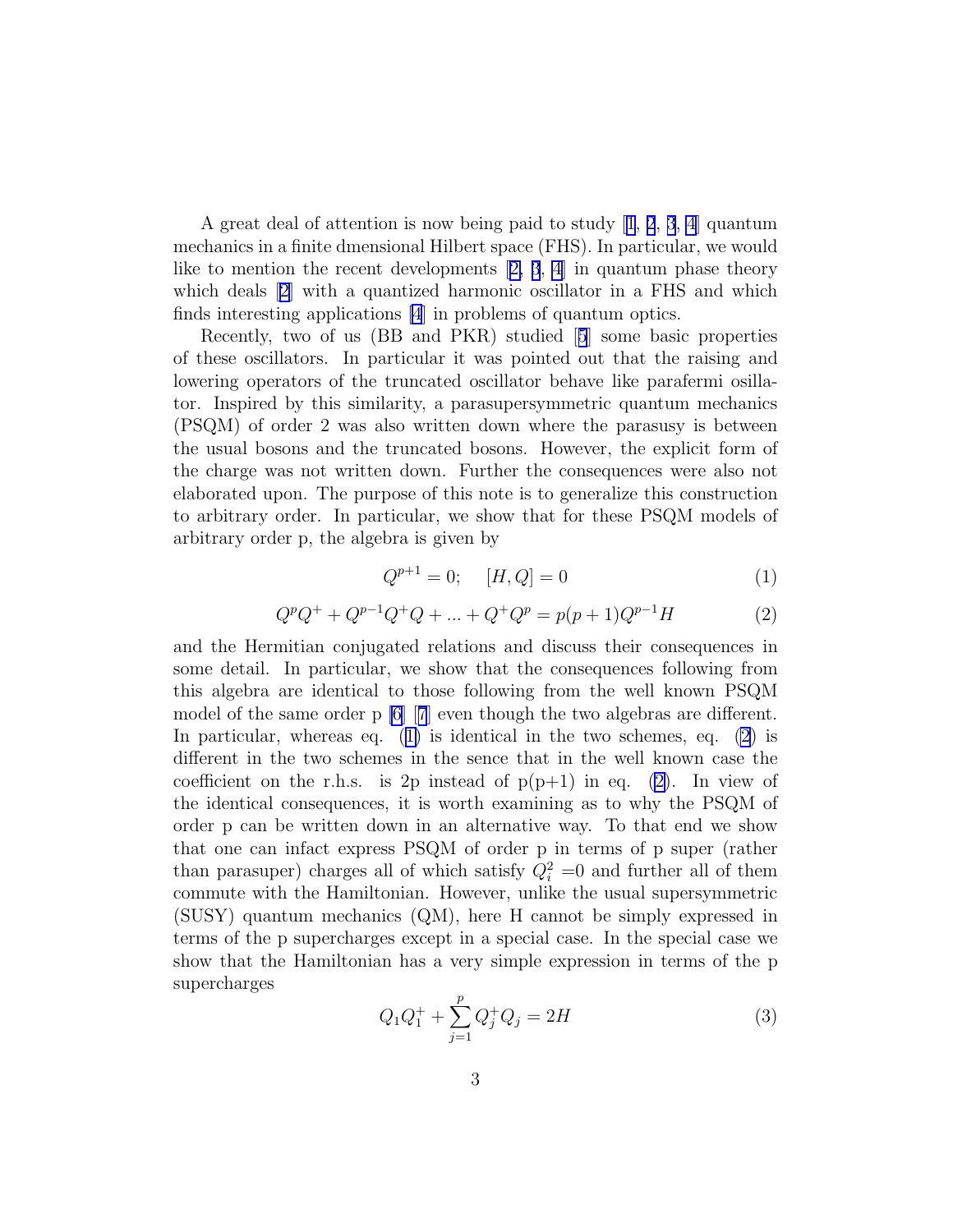<span id="page-3-0"></span>We also discuss a para superconformal model of order p and show that the dilatation and conformal operators also can similarly be expressed in quadratic form in terms of the p SUSY and p para superconformal charges.

Let us start with the truncated raising and lowering operatorss  $a^+$  and a. It is well known that if one truncates at  $(p+1)'$ th level  $(p > 0$  is an integer) then a and  $a^+$  can be represented by  $(p + 1) \times (p + 1)$  matrices and they satisfy the commutation relation [\[8](#page-8-0)]

$$
[a, a^{+}] = I - (p+1)K
$$
 (4)

where I is  $(p+1) \times (p+1)$  unit matrix while  $K = diag(0, 0, ..., 0, 1)$  with  $Ka = 0$  and further  $K^2 = K \neq 0$ . As shown by Kleeman [\[9](#page-8-0)], the irreducible representations of eq.(4) are the same as those for the scheme

$$
[a, a^+a] = a; a^{p+1} = 0; a^j \neq 0 \quad \text{if } j < (p+1).
$$
 (5)

A convenient set of representation of the matrices a and  $a^+$  is given by

$$
(a)_{\alpha\beta} = \sqrt{\alpha} \delta_{\alpha+1,\beta} \tag{6}
$$

$$
(a^{+})_{\alpha,\beta} = \sqrt{\beta} \delta_{\alpha,\beta+1}
$$
 (7)

where  $\alpha, \beta = 1, 2, \ldots (p+1)$ . As shown in [\[5](#page-8-0)], the nontrivial multilinear relation between a and  $a^+$  is given by

$$
a^p a^+ + a^{p-1} a^+ a + \dots + a^{p-1} + a^+ a^p = \frac{p(p+1)}{2} a^{p-1}.
$$
 (8)

These relations are strikingly similar to those of parafermi oscillator of order p[[7\]](#page-8-0) except that in the later case, the coefficient on the right hand side is  $p(p+1)(p+2)/6$  unlike  $p(p+1)/2$  in eq.(8). As expected, for the case of the Fermi oscillator  $(p=1)$ , both the coefficients are same while they are different otherwise.

Motivated by the nontrivial relation between a and  $a^+$  as given by eq.(8) it is worth enquiring if one can construct a kind of PSQM of order p in which there will be symmetry between bosons and truncated bosons of order p. It turns out that the answer to the question is yes. In particular, on choosing the parasusy charges Q and  $Q^+$  as  $(p+1) \times (p+1)$  matrices as given by

$$
(Q)_{\alpha\beta} = b^+a = \sqrt{\alpha}(P + iW_\alpha)\delta_{\alpha+1,\beta}
$$
\n(9)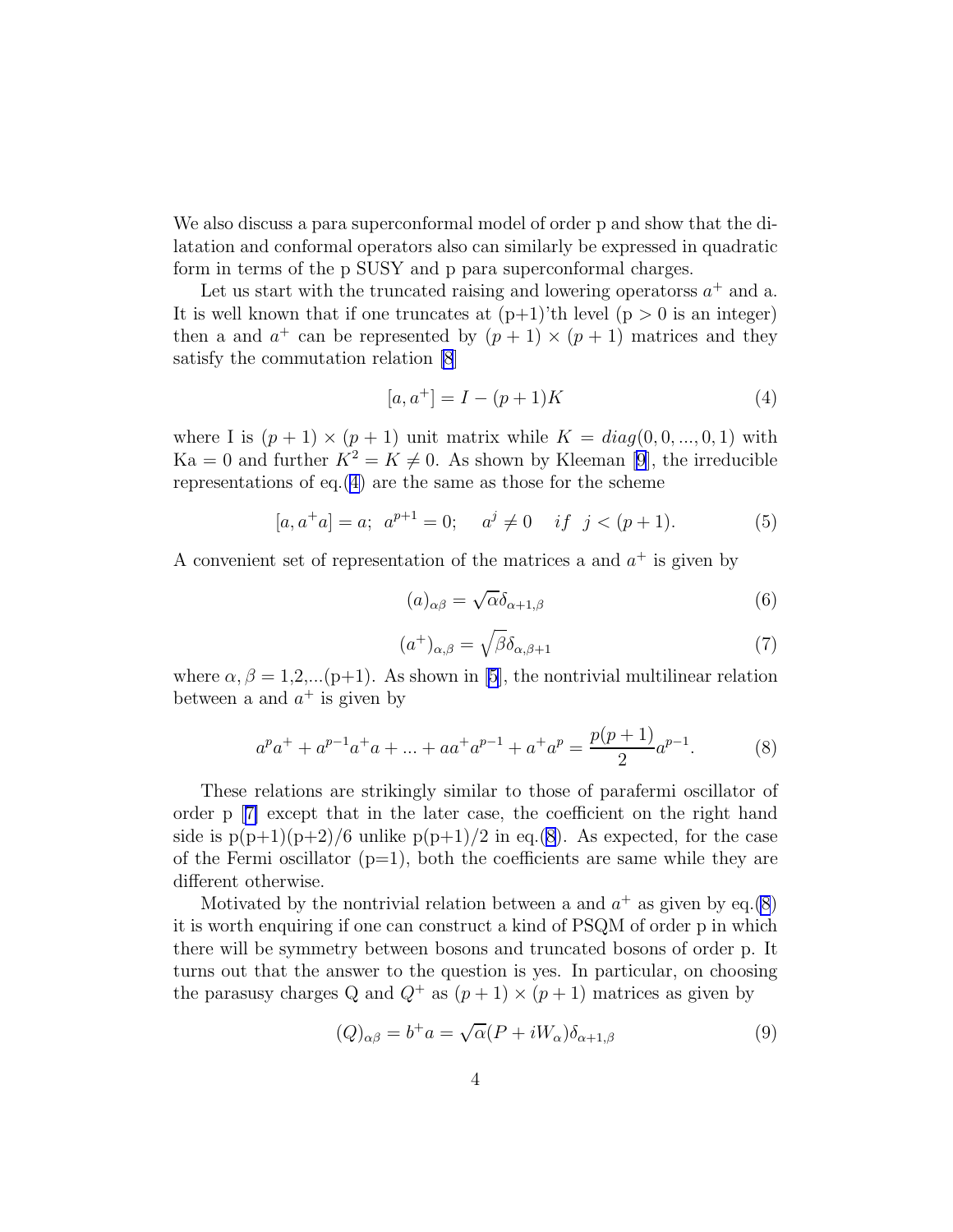$$
(Q^{\dagger})_{\alpha\beta} = ba^+ = \sqrt{\beta}(P - iW_{\beta})\delta_{\alpha,\beta+1}
$$
\n(10)

<span id="page-4-0"></span>where b,  $b^+$  denote the bosonic annihilation and creation operators and  $\alpha, \beta = 1, 2, ..., (p+1)$ , so that Q and Q<sup>†</sup> automatically satisfy  $Q^{p+1} = 0$  $(Q^{\dagger})^{p+1}$ . Further, it is easily shown that the Hamiltonian  $(\hbar = m = 1)$ 

$$
(H)_{\alpha\beta} = H_{\alpha}\delta_{\alpha\beta},\tag{11}
$$

where  $(r = 1, 2, ..., p)$ 

$$
H_r = \frac{P^2}{2} + \frac{1}{2}(W_r^2 - W_r') + \frac{1}{2}C_r
$$
  

$$
H_{p+1} = \frac{P^2}{2} + \frac{1}{2}(W_p^2 + W_p') + \frac{1}{2}C_p
$$
 (12)

commutes with the PARASUSY charges Q and  $Q^{\dagger}$  (i.e.  $[H,Q] = 0$  $[H, Q^+]$  provided  $(s = 2, 3..., p)$ 

$$
W_{s-1}^2 + W_{s-1}' + C_{s-1} = W_s^2 - W_s' + C_s. \tag{13}
$$

Here  $C_1, C_2, ..., C_p$  are arbitrary constants with the dimension of energy. It turns out that the nontrivial relation given by eq.[\(2](#page-2-0)) between  $Q, Q^{\dagger}$  and H is satisfied provided

$$
C_1 + 2C_2 + \dots + pC_p = 0. \tag{14}
$$

It is interesting to notice that the PARASUSY charge as well as the algebra as given by eqs.[\(1\)](#page-2-0),([2\)](#page-2-0), [\(9\)](#page-3-0), (10) and (14) is very similar to that of standard PSQM of order p [\[7](#page-8-0)] except that in the standard case the coefficient on the r.h.s. of eq.([2](#page-2-0)) is 2p instead of  $p(p+1)/2$  and instead of eq.(14) in the standard case one has

$$
C_1 + C_2 + \dots + C_p = 0 \tag{15}
$$

Besides, unlike in eq.([9\)](#page-3-0), in the standard case, Q is defined without the factor of  $\sqrt{\alpha}$ . However, the Hamiltonian and the relation between the superpotentials as given by eqs.(11) to (13) are identical in the two cases. As a result the consequences following from the two different PSQM scemes of order p are identical. In particular, as shown in  $[7]$ , in both the cases (i)the spectrum is not necessarily positive semidefinite unlike in SUSY QM (ii) the spectrum is  $(p+1)$ -fold degenerate at least above the first p levels while the ground state could be 1,2,...,p fold degenerate depending on the form of the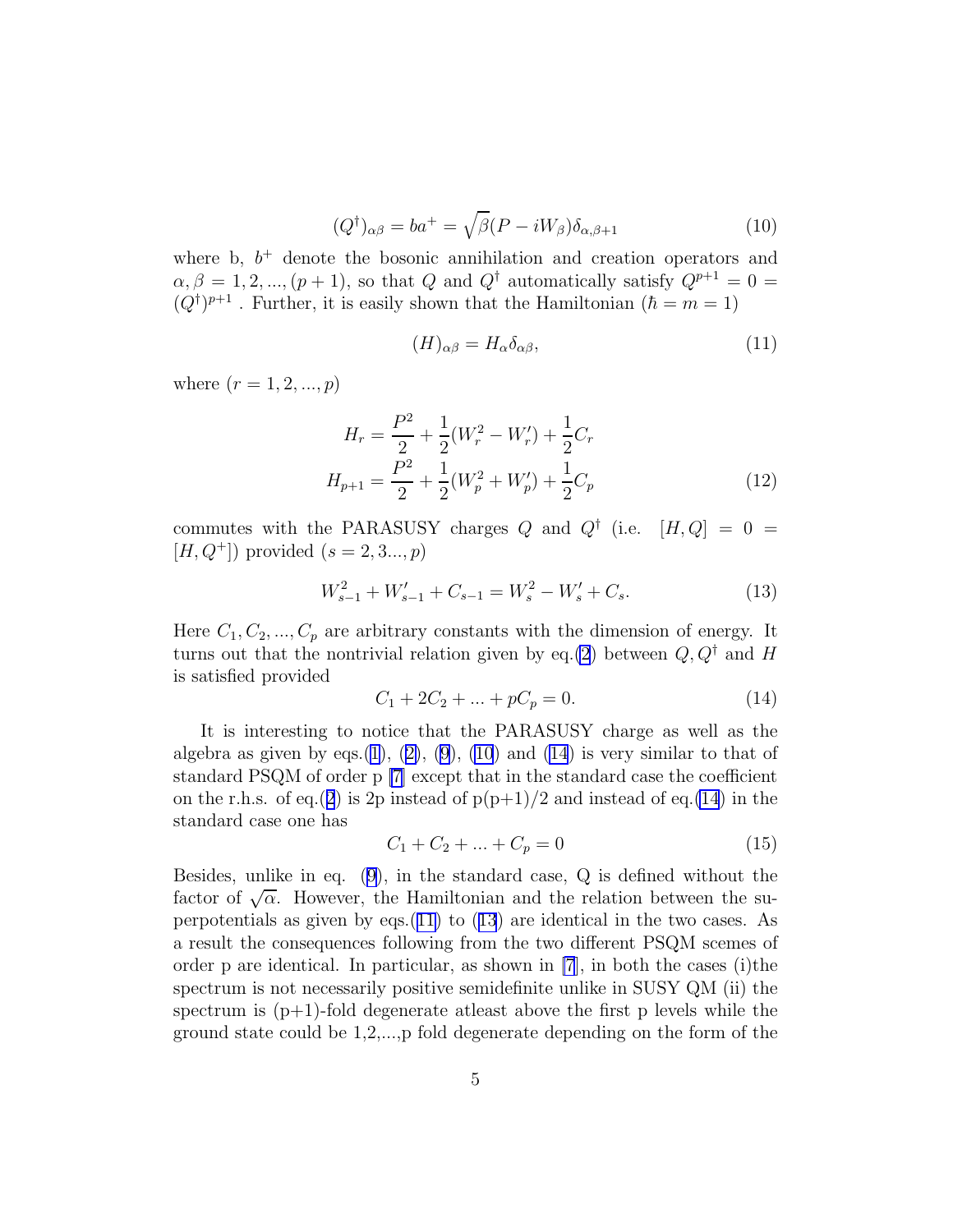superpotentials and (iii) one can associate p ordinary SUSY QM Hamiltonians.

Why do the two seemingly different PSQM schemes give the same consequences? The point is that in the case of parasusy of order p, one has p independent parasusy charges and in the two schemes one has merely used two of the p independent forms of Q. It is then clear that one can infact define p seemingly different PSQM schemes of order p but all of them will have identical consequences. For example, the parafermi operators are usually definedby the following  $(p+1) \times (p+1)$  matrices [[7\]](#page-8-0)

$$
(a)_{\alpha\beta} = \sqrt{\alpha(p - \alpha + 1)} \delta_{\alpha+1,\beta} \tag{16}
$$

$$
(a^{+})_{\alpha,\beta} = \sqrt{\beta(p-\beta+1)}\delta_{\alpha,\beta+1}
$$
 (17)

So one could as well have defined the parasusy charges by

$$
(Q)_{\alpha\beta} = b^+a = \sqrt{\alpha(p-\alpha+1)}(P+iW_\alpha)\delta_{\alpha+1,\beta}
$$
\n(18)

$$
(Q^{\dagger})_{\alpha\beta} = ba^+ = \sqrt{\beta(p - \beta + 1)}(P - iW_{\beta})\delta_{\alpha,\beta+1}
$$
 (19)

instead of the usual choice without the squareroot factor [\[7\]](#page-8-0). It is easily shown that in this case too the parasusy charges  $Q$  and  $Q^+$  satisfy the algebra as givenby eqs.  $(1), (2)$  $(1), (2)$  $(1), (2)$  $(1), (2)$  and  $(14)$  except that the factor on the r.h.s. of eq.  $(2)$ is now  $p(p+1)(p+2)/3$  and the constants  $C_i$  satisfy

$$
p(C_1 + C_p) + 2(p - 1)(C_2 + C_{p-1}) + \dots + \frac{(p+1)}{2}C_{\frac{p+1}{2}} = 0, \quad p \text{ odd} \quad (20)
$$

$$
p(C_1 + C_p) + 2(p - 1)(C_2 + C_{p-1}) + \dots + \frac{p(p+2)}{4}(C_{\frac{p}{2}} + C_{\frac{p+2}{2}}) = 0, \quad p \text{ even}
$$
\n(21)

instead of eq.([14\)](#page-4-0). However, as before the Hamiltonian and the relation between the various superpotentials is unaltered and hence one would get the same consequences as in the standard PSQM case[[7\]](#page-8-0).

At this stage it is worth asking if parasusy QM of order p can be put in an alternative form by making use of the fact that there are p independent parasupercharges[[7\]](#page-8-0)? If yes this would be analogous to the so called Green construction for parafermi and parabose operators[[10\]](#page-8-0). We now show that the answer to the question is yes. Let us first note that the supercharge as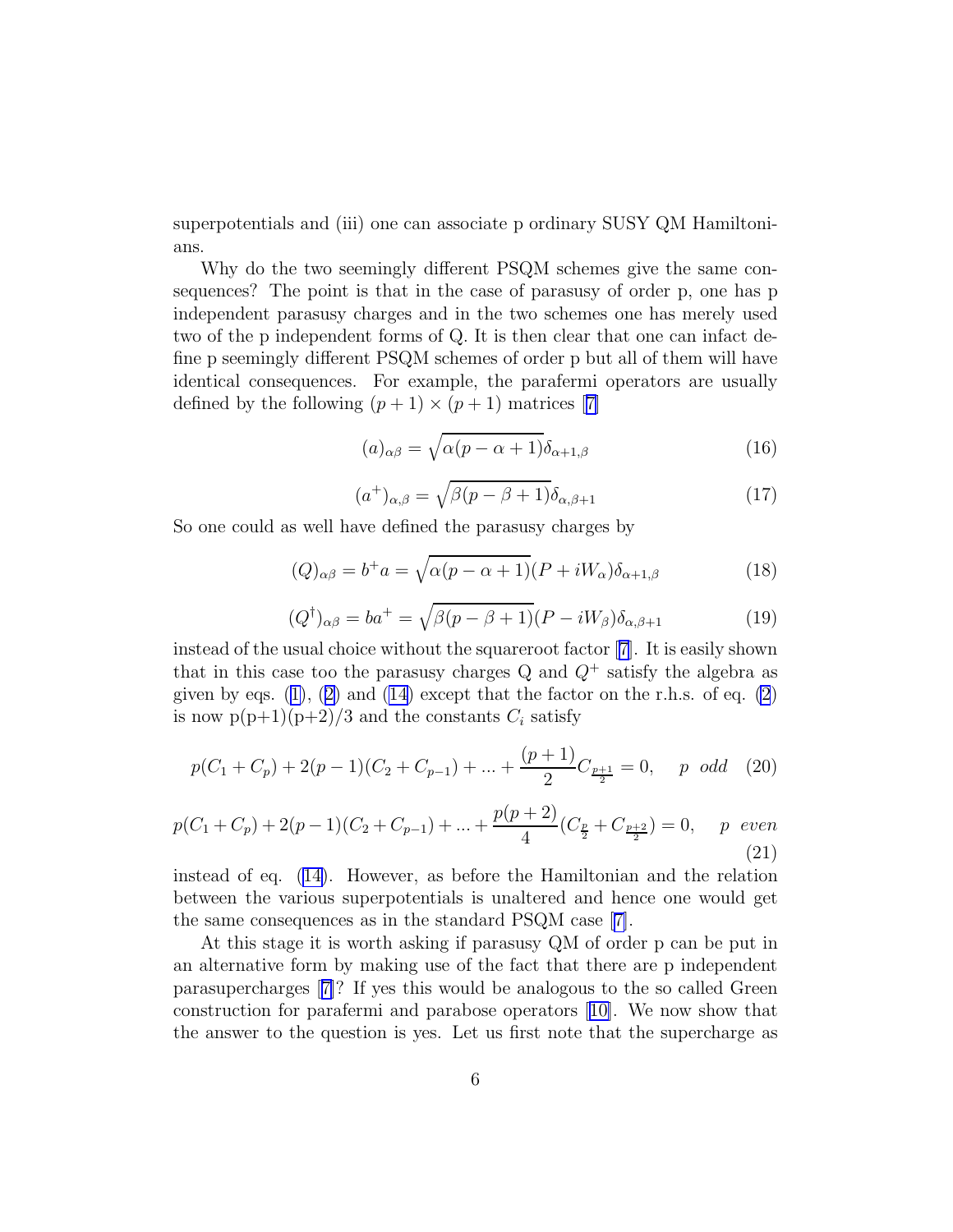given by eq. [\(9\)](#page-3-0) can be written down as a linear combination of the following p supercharges [\[12\]](#page-8-0)

$$
Q = \sum_{j=1}^{p} \sqrt{j}Q_j \quad j = 1, 2, ...p
$$
 (22)

where

$$
(Q_j)_{\alpha\beta} = (P - iW_j)\delta_{\alpha+1,\beta=j+1}
$$
\n(23)

It is easily checked that these p charges  $Q_j$  are infact supercharges in the sense that all of them satisfy  $Q_j^2 = 0$ . Further, all of them commute with the Hamiltonian as given by eq.([11](#page-4-0)) provided condition [\(13](#page-4-0)) is satisfied. Besides they satisfy

$$
Q_i Q_j = 0 \quad if \quad j \neq i+1 \tag{24}
$$

$$
Q_i Q_j^+ = 0 = Q_i^+ Q_j \quad if \quad i \neq j \tag{25}
$$

However, there is one respect in which these charges are different from the usual SUSY charges in that unlike in that case, the nontrivial relation of the usual parasusy algebra (i.e. eq.([2\)](#page-2-0) but with 2p on the r.h.s. instead of  $p(p+1)$  now contains product of all p charges i.e.

$$
Q_1[Q_1^+Q_1Q_2...Q_{p-1} + Q_2Q_2^+Q_2...Q_{p-1} + ... + Q_2Q_3...Q_pQ_p^+] = 2pQ_1Q_2...Q_{p-1}H
$$
\n
$$
[Q_1^+Q_1Q_2...Q_{p-1} + Q_2Q_2^+Q_2...Q_{p-1} + ... + Q_2Q_3...Q_pQ_p^+]Q_p = 2pQ_2Q_3...Q_pH
$$
\n
$$
(27)
$$

provided eq.([15\)](#page-4-0) is satisfied. If one instead considers other versions of PSQM of order p then one would have similar relations but with different weight factors between the various terms and also different relations between  $C_i$  which can easily be worked out.

There is one special case however when the algebra takes a particularly simple form. In particular when all the constants  $C_i$  are zero then it is easily checked that the Hamiltonian can be written as a sum over quadratic pieces in Q as given by eq.([3\)](#page-2-0) which is a generalization of the SUSY algebra in the case of p supercharges. In this case, clearly the spectrum is positive semidefinite and most of the results about SUSY breaking etc. would apply. Further all the excited states are always  $(p+1)$ -fold degenerate. It is amusing to note that in ortho supersymmetricsy QM too [\[11\]](#page-8-0) the relation between H and charges is exactly as given by eq. [\(3](#page-2-0)).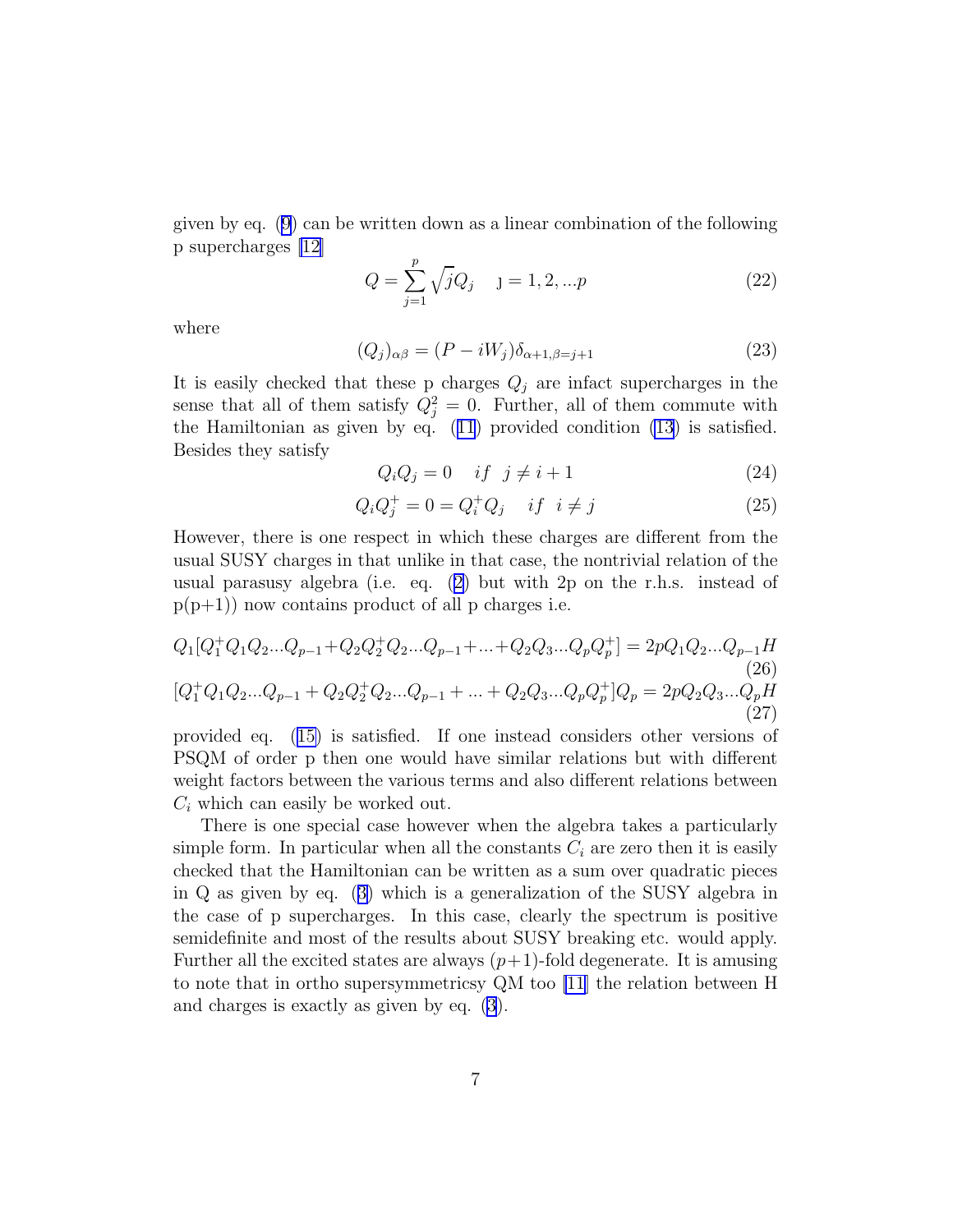Following the work of [\[7](#page-8-0)], we now consider a specific PSQM model of order p which in addition is conformally invariant and show that the conformal PSQM algebra is rather simple. Let us consider the choice

$$
W_1 = W_2 = \dots = W_p = -\frac{\lambda}{x}
$$
 (28)

Notethat in this case the condition  $(13)$  $(13)$  $(13)$  is trivially satisfied when all  $C_i$  are zero. The interesting point is that in this case, apart from the p parafermionic charges  $Q_i$ , we can also define the dilatation operator D, the conformal operator K and p para superconformal charges  $S_j$  so that they form a closed algebra. In particular, on defining

$$
D = -\frac{1}{4}(xP + Px); \quad K = x^2/2
$$
 (29)

$$
(S_j)_{\alpha\beta} = -x\delta_{\alpha+1,\beta=j+1} \tag{30}
$$

it is easy to show that the algebra satisfied by D, H and K is standard

$$
[H, K] = 2iD, \quad [D, K] = iK, \quad [D, H] = -iH. \tag{31}
$$

Further

$$
[K, S_j] = 0, \quad [H, S_j] = iQ_j, \quad [K, Q_j] = iS_j,
$$
\n(32)

$$
[D, Q_j] = -\frac{i}{2}Q_j, \quad [D, S_j] = \frac{i}{2}S_j.
$$
 (33)

Besides, apart from the parasusy algebra as described above (with  $C_i = 0$ ), we have

$$
S_i S_j = 0 = Q_i S_j = S_i Q_j \quad if \quad j \neq i+1
$$
\n(34)

$$
Q_i S_j^+ = 0 = S_i S_j^+ = Q i^+ S_j \quad \text{if } i \neq j \tag{35}
$$

$$
S_1 S_1^+ + \sum_{j=1}^p S_j^+ S_j = 2K\tag{36}
$$

$$
S_1 Q_1^+ + Q_1 S_1^+ + \sum_{j=1}^p (S_j^+ Q_j + Q_j^+ S_j) = 4D \tag{37}
$$

It is quite remarkable that an identical algebra also follows in the case of the conformal ortho supersymmetric case[[11](#page-8-0)].